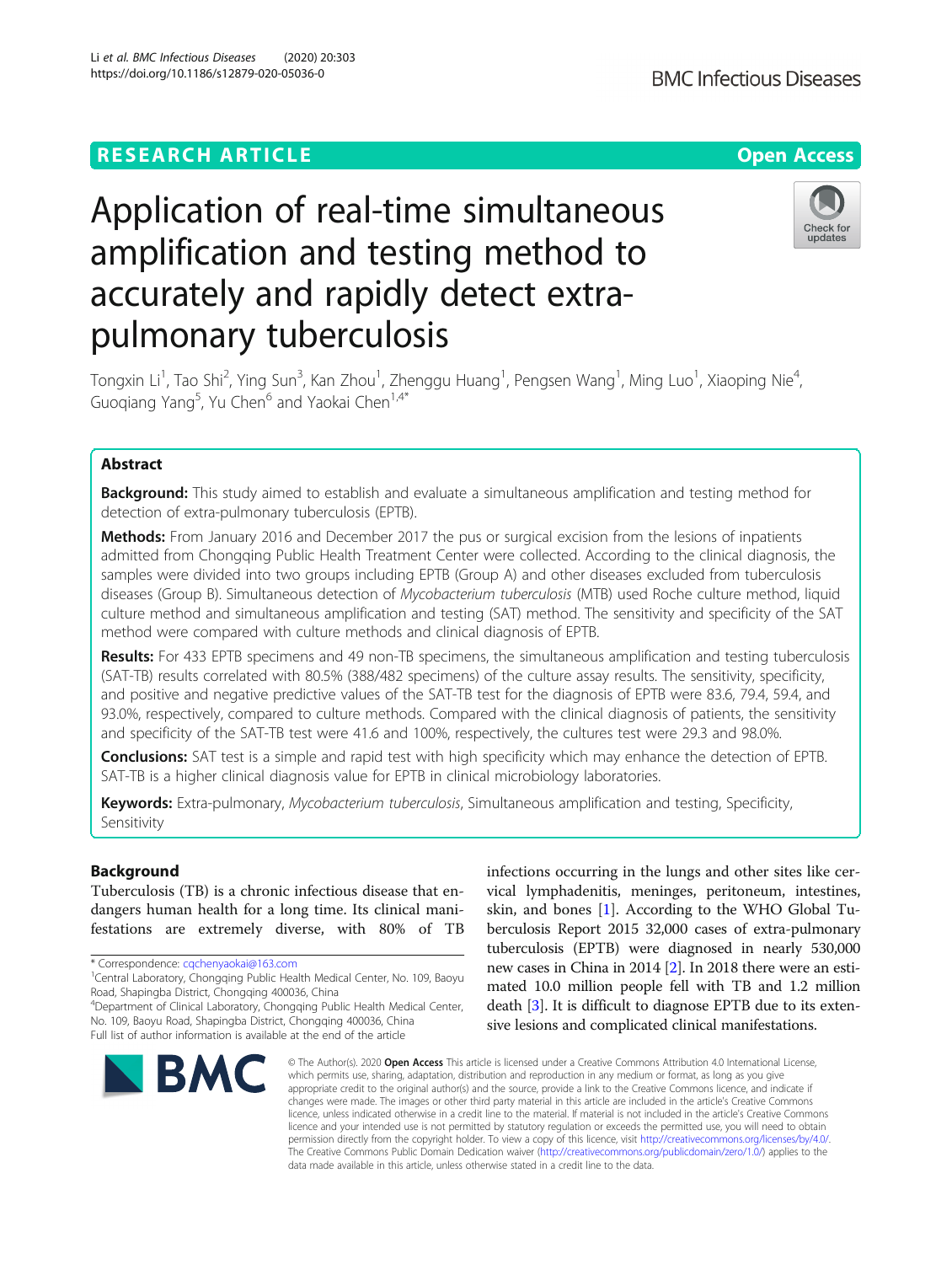Rapid and accurate laboratory testing technology plays an important role in assisting the early diagnosis of EPTB in clinical practice. Simultaneous Amplification and Testing (SAT) is one of the molecular biological detection methods used by the tuberculosis laboratory in China in recent years. It is mainly used to detect MTB in sputum to assist diagnosis [[4](#page-4-0)–[7](#page-5-0)]. However, SAT has rarely been used to test EPTB specimens and therefore, its sensitivity and specificity for EPTB diagnosis are still not clear. This study aimed to evaluate the clinical accuracy of SAT in the diagnosis of EPTB by comparing sensitivity, specificity, positive predictive value and negative predictive value of both SAT and culture methods in detecting EPTB specimens.

## Methods

#### **Patients**

Four hundred eighty-two cases of inpatients with EPTB, who were hospitalized in Chongqing Public Health and Medical Center from January 2016 to December 2017, were included in this study. Among them, there were 433 cases of confirmed EPTB patients (Group A) and 49 cases of non-TB patients (Group B). Of all the 482 patients, 259 were male and 223 were female. The average age of all 482 patients was 35.5 years, ranging from 7 years to 79 years.

#### Specimen collection and pretreatment

Specimens (pus and excised tissues) were collected during surgical procedures and stored at low temperature (4–8 °C). Then, the specimens were decontaminated using the N-acetyl-L-cysteine (NALC)–NaOH method [[8\]](#page-5-0). The processed sediment was washed using a sterile 0.9% NaCl solution, re-suspended in 1.5 ml sterile 0.9% NaCl solution and then equally divided into three thirds.

## Specimen separation and culture

One of the three thirds was then centrifuged and the sediment was inoculated in both Bactec MGIT 960 system (Bacton Dickinson and Company, MD) and neutral Roche medium. The culture was regarded as positive if one or both of the above two culture methods produced positive results.

## Specimen tuberculosis simultaneous amplification and testing (TB-SAT) detection

Another third was centrifuged at 13000 rpm for 5 min, and the supernatant were discarded. The sediment was washed by 1 ml sterile saline, and 50ul TB lysate buffer was added for re-suspension. The re-suspended solution was treated by ultrasonic (power 300 W) for 15 min. 2ul of the treated solution was added into a micro reaction tube containing 30ul of amplification detection solution. The micro reaction tube was placed on a dry heat

thermostat (60 °C) for 10 min, and then placed at  $42$  °C for 5 min, with the reaction enzyme being preheated to 42°Cat the same time. Finally, 10ul of enzyme was added to each reaction tube, was quickly mixed and transferred to a real-time fluorescence quantitative PCR instrument. Reaction procedure: The fluorescence channel was set to FAM, and each cycle was at 42 °C for 1 min, with a total of 40 cycles; the fluorescence signal was collected once per minute, and 40 times as a total. Positive result criterion: The abscissa reading (detection time) of the intersection of the sample curve and the threshold line is < 40 min. Negative and positive controls must be done for each test.

## MTB identification

MTB identification was performed if the results of culture and TB-SAT were inconsistent. Take the last third re-suspended solution and perform DNA extraction and identification of MTB complexes.

## Mycobacterial species identification

Mycobacterial species identification was performed for culture-positive but TB-SAT-negative samples according to the mycobacterial species identification test kit instructions. The reverse dot hybridization method was used to identify mycobacteria species. The reference strain of MTB (H37Rv) was obtained from the National Tuberculosis Reference Laboratory of the Chinese Center for Disease Control and Prevention.

## Statistical analysis

SPSS 13.0 analysis software was used for statistical analysis. The sensitivity, specificity, positive predictive value and negative predictive value of the SAT method were compared with the culture method and clinical diagnosis of the patient. The positive rate of MTB in the culture method and SAT test was compared with Chi-square test.  $P < 0.05$  was considered statistically significant.

## Results

## Comparison of TB-SAT and culture methods

Four hundred eighty-two extra-pulmonary tuberculosis specimens tested by the TB-SAT and culture methods. The results were displayed in the Table [1](#page-2-0). The positive rate of the culture methods was 26.6% (128/482) and the positive rate of TB-SAT was 37.3% (180/482). The positive rate of culture methods and TB-SAT were 29.3% (127/ 433) and 41.6% (180/433) in the Group A, respectively. The positive rate of the culture methods and TB-SAT were 4.1% (1/49) and 0% (0/49) in the Group B, respectively. The difference in the positive rates of TB-SAT and culture method was statistically significant ( $\chi$ 2 = 106.11,  $P < 0.05$ ). Using culture method as the gold standard the results of sensitivity, specificity, positive predictive value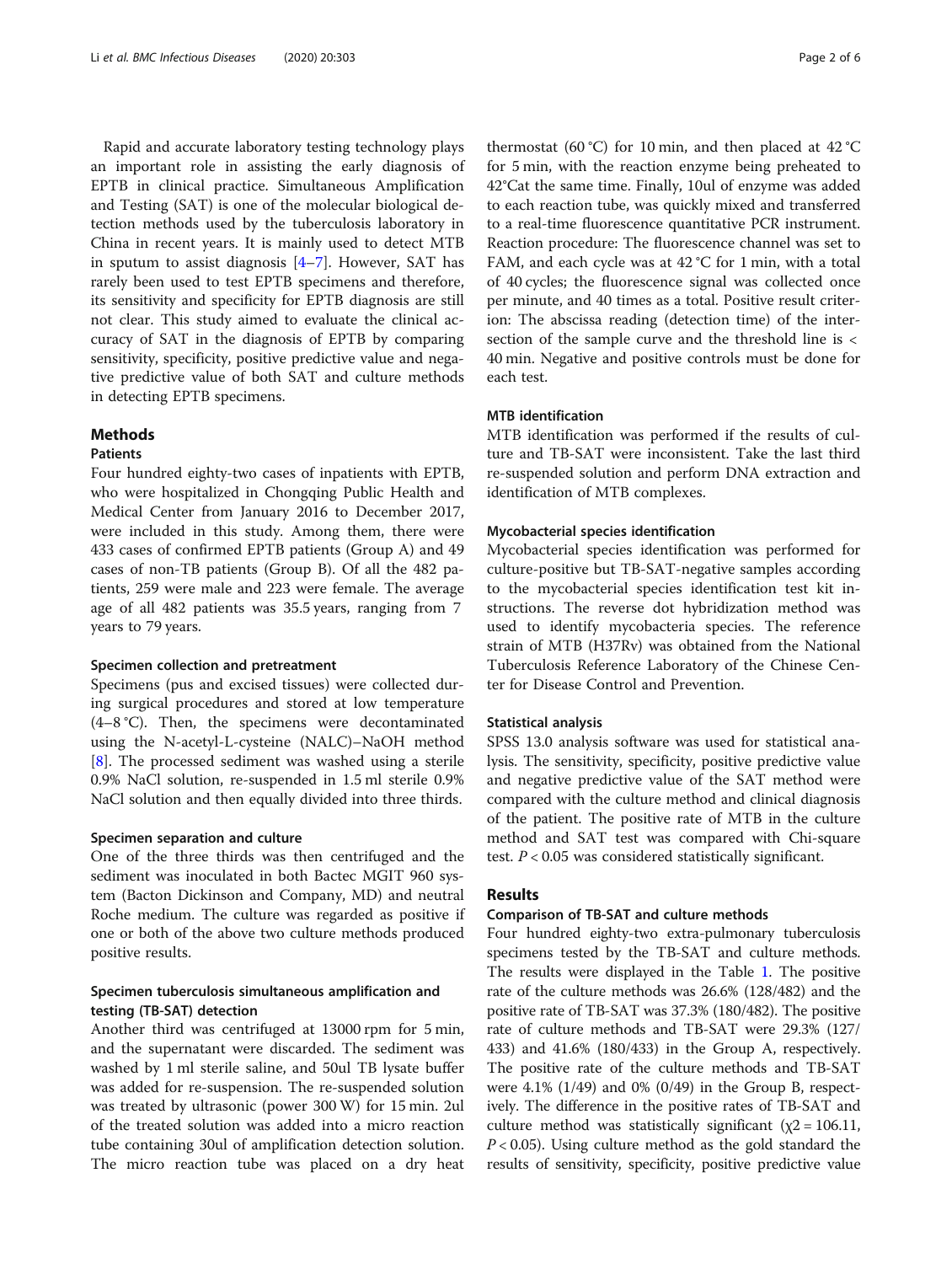| SAT-TB<br>result | No. of specimens with culture results |          | Mean %      |             |       |            |
|------------------|---------------------------------------|----------|-------------|-------------|-------|------------|
|                  | Positive                              | Negative | Sensitivity | Specificity | PPV   | <b>NPV</b> |
| All samples      |                                       |          | 83.6%       | 79.4%       | 59.4% | 93.0%      |
| Positive         | 107                                   | 73       |             |             |       |            |
| Negative         | 21                                    | 281      |             |             |       |            |
| Group A          |                                       |          | 84.3%       | 76.1%       | 59.4% | 92.1%      |
| Positive         | 107                                   | 73       |             |             |       |            |
| Negative         | 20                                    | 233      |             |             |       |            |
| Group B          |                                       |          | 0%          | 100%        | 100%  | 98.0%      |
| Positive         | $\mathbf{0}$                          | 0        |             |             |       |            |
| Negative         |                                       | 48       |             |             |       |            |

<span id="page-2-0"></span>**Table 1** Performances of SAT-TB and culture methods with clinical specimens ( $n = 482$ )

and negative predictive value were displayed in the Table 1. Using clinical diagnosis as the standard, the results of sensitivity, specificity, positive predictive value and negative predictive value were displayed in the Table 2. The difference in the positive rates of TB-SAT and clinical diagnosis was statistically significant ( $\chi$ 2 = 27.67, P < 0.05) and the positive rates of culture method and clinical diagnosis was statistically significant ( $\chi$ 2 = 13.06, P < 0.05).

## MTB identification results

Among the 482 samples, results of 94 culture method were inconsistent with the results of the TB-SAT test. Of 94 samples, 73 samples were positive TB-SAT test results and negative culture results; 21 samples were negative TB-SAT test results and positive culture results. MTB identification was used on all the 94 strains. Of 73 samples the results of MTB identification were 70 positive results and 3 negative results; of the rest 21 samples the results of MTB identification were 3 positive results and 18 negative results. The details of results were displayed in the Table [3](#page-3-0).

#### Identification of mycobacteria species

Twenty-one strains with negative TB-SAT results and positive culture results were identified. Mycobacterial species identification results showed that 3 cases were Mycobacteria Intracellular, 1 case was Mycobacterium Cheloniae Abscess Subspecies and 1 case was Mycobacterium Gordon's. The remaining 16 strains were MTB. The details were shown in Table [4](#page-3-0).

## Discussion

Simultaneous Amplification and Testing (SAT) is a nucleic acid detection technology. The nucleic acid isothermal amplification and real-time fluorescence detection are combined in this technology. The principle is that MTB 16S rRNA was reverse transcribed using Moloney murine leukemia virus (M-MLV) reverse transcriptase in order to generate a 170-bp DNA fragment using a pair of specific primers incorporating the T7 promoter sequence in the sense primer. The DNA was transcribed to RNA by using T7 RNA polymerase to undergo successive cycles of amplification. An internal labeled probe was included and released a fluorescence signal when hybridized with the target RNA. The dynamic measurements of the real-time amplification fluorescence signal were detected using a real-time PCR instrument. This technology has been widely used in the clinical detection of MTB in sputum for the early diagnosis of tuberculosis, but the clinical value for the detection of EPTB is rarely reported.

Culture of M. tuberculosis is the gold standard for diagnosis of active MTB from clinical samples. In this study the Roche method, Bactec MGIT 960 liquid

**Table 2** Performances of SAT-TB and culture methods compared with clinical assessment of patients ( $n = 482$ )

|                 | Result   | No. of cases with clinical diagnosis of TB |          | Mean %      |             |       |            |
|-----------------|----------|--------------------------------------------|----------|-------------|-------------|-------|------------|
| Method          |          | Positive                                   | Negative | Sensitivity | Specificity | PPV   | <b>NPV</b> |
| SAT-TB assay    |          |                                            |          | 41.6%       | 100%        | 100%  | 16.2%      |
|                 | Positive | 180                                        | 0        |             |             |       |            |
|                 | Negative | 253                                        | 49       |             |             |       |            |
| Culture methods |          |                                            |          | 29.3%       | 98.0%       | 99.2% | 13.6%      |
|                 | Positive | 127                                        |          |             |             |       |            |
|                 | Negative | 306                                        | 48       |             |             |       |            |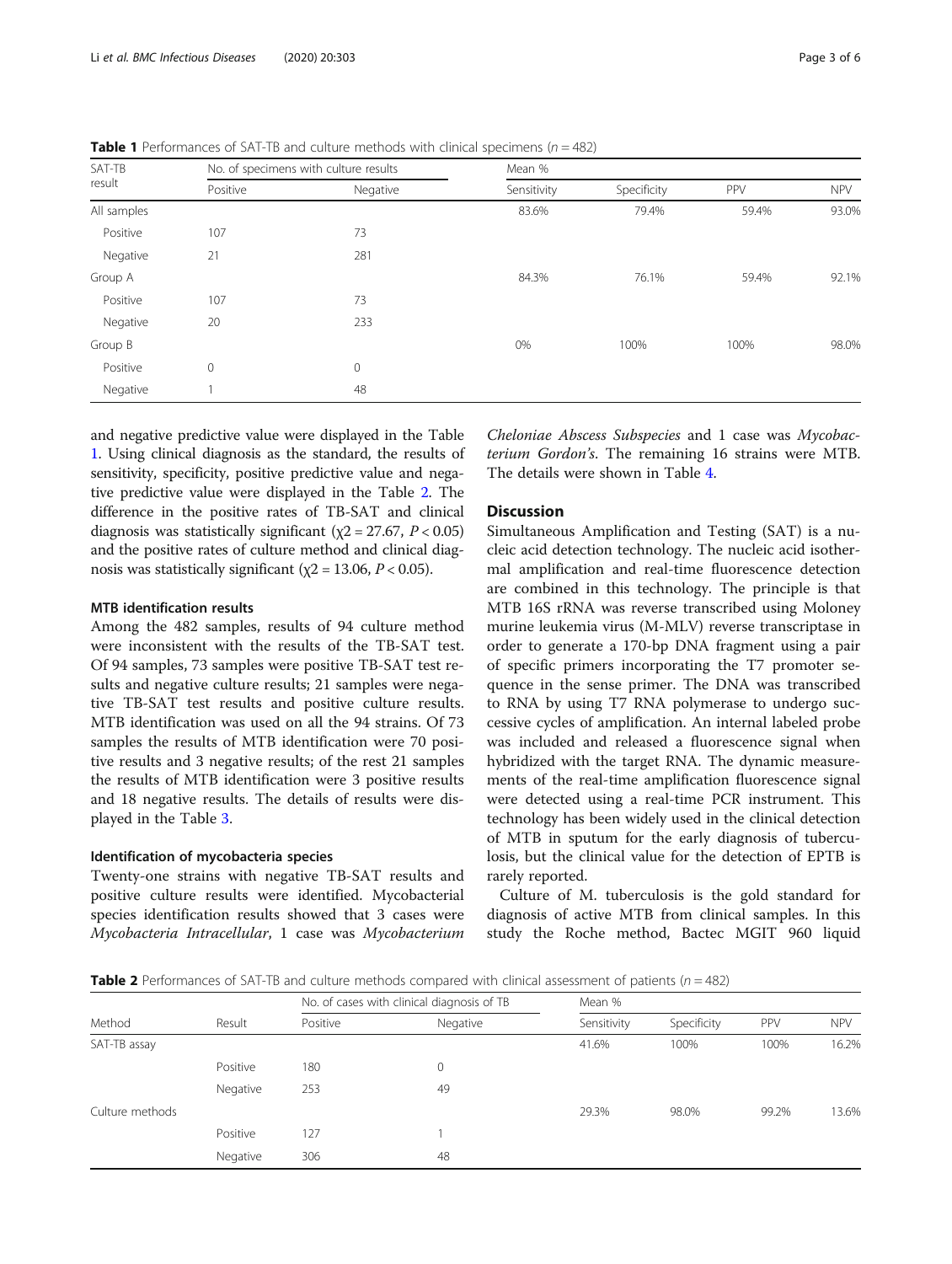<span id="page-3-0"></span>Table 3 Results of MTB identification of samples that TB-SAT results were inconsistent with culture methods ( $n = 94$ )

| Groups  | No. of  | Results         |        |            |  |  |
|---------|---------|-----------------|--------|------------|--|--|
|         | samples | Culture methods | TB-SAT | <b>MTB</b> |  |  |
| Group A | ζ       | $^+$            |        |            |  |  |
|         | 17      | $^{+}$          |        |            |  |  |
|         | 70      |                 | $^+$   |            |  |  |
|         | 3       |                 | $^+$   |            |  |  |
| Group B |         | $^{+}$          |        |            |  |  |
|         |         |                 |        |            |  |  |

'+" Presents "Positive", "-" Presents "Negative

culture method and SAT method were used simultaneously to detect MTB of EPTB specimens. Using the culture methods as the gold standard, the sensitivity and specificity of TB-SAT detection were 83.6 and 79.4%, respectively, and the agreement of the two methods was 80.5%. Most literature reports SAT applied to the detection of MTB sensitivity in sputum in 21.2–75.8% and specificity in 94.73–100% [\[4](#page-4-0)–[7](#page-5-0), [9](#page-5-0)]. Fan Lin et al. believed that the differences are related to the treatment of sputum specimens, transport and focal pulmonary tuberculosis, not with the method itself. Using clinical diagnosis as the gold standard, the sensitivity and specificity of the TB-SAT detection were 41.6 and 100% in our study, respectively, which was slightly higher than the culture methods whose sensitivity and specificity were 29.3 and 98.0%, respectively. This was mainly due to the positive results of SAT detection could exclude single infection of non-tuberculosis mycobacterium (NTM). However, SAT could not detect mixed infection of MTB and NTM in the same sample. Additionally, the detection target of SAT-TB method is rRNA. RNA products are much more labile outside the reaction tube than DNA amplification products. Base on the higher specificity of SAT test that can generally be completed within 2 h, when both the SAT and sputum smears are positive, it is most likely for the patient to be infected with the MTB. Although, in this study, the negative predictive value of SAT was low, suggesting that clinicians cannot exclude tuberculosis based on the negative SAT test result and

Roche culture method is a traditional and classical laboratory method in the detection of mycobacteria and has long been considered as the gold standard for the diagnosis of tuberculosis, and its test results are usually used as the gold standard for evaluating new MTB detection reagents. Taking into account the mycobacterium vitality and Roche's nutrient status of roche medium, this study used Roche culture method and Bactec MGIT 960 liquid culture method to detect specimens at the same time in order to improve the sensitivity of the culture method detection results. Bactec MGIT 960 liquid culture method was contrast with SAT test and Roche culture method was used identified the samples with discordant results between the Bactec MGIT 960 liquid culture and SAT-TB methods. The real-time fluorescent PCR method has high sensitivity and specificity for detection of MTB nucleic acid. When the results of SAT detection and culture method are inconsistent, another real-time fluorescent PCR detection reagent is used for evaluation. There was also a large cohort study to further analyze the specificity of the SAT detection method [\[10](#page-5-0)]. When the test results are inconsistent, a repeat test of SAT is performed with a detection sensitivity of 75.8%. In this study, 94 specimens with inconsistent TB-SAT and culture methods were tested for MTB identification. The agreement between TB-SAT and real-time fluorescence PCR was 92.6% (87/ 94). In order to confirm the consistency among the methods, 21 strains of TB-SAT-negative and culturepositive strains were tested for mycobacterial species identification in this study. The results showed that only 5 cases were NTM and the other 16 cases were MTB accounted for 76.2% (16/21), which means that patients with SAT-negative and culture-positive patients should not be considered clinically infected with MTB. Three cases with negative TB-SAT test, positive cultures results and positive MTB assays were analyzed for possible reasons: impurities in the samples affecting TB-SAT amplification reaction, or special components in non-sputum

**Table 4** Results of mycobacterium species identification ( $n = 21$ )

Groups No. of samples Results Culture methods TB-SAT MTB Species identification Group A 3 + – + MTB 13 + – – MTB 2 + + – – – – **Intracellular** mycobacterium 1 + + – – – – Gordon's mycobacterium 1 + – – Mycobacterium cheloniae abscess subspecies Group B 1 + + – – – – **Intracellular** mycobacterium

"+" Presents "Positive", "-" Presents "Negative"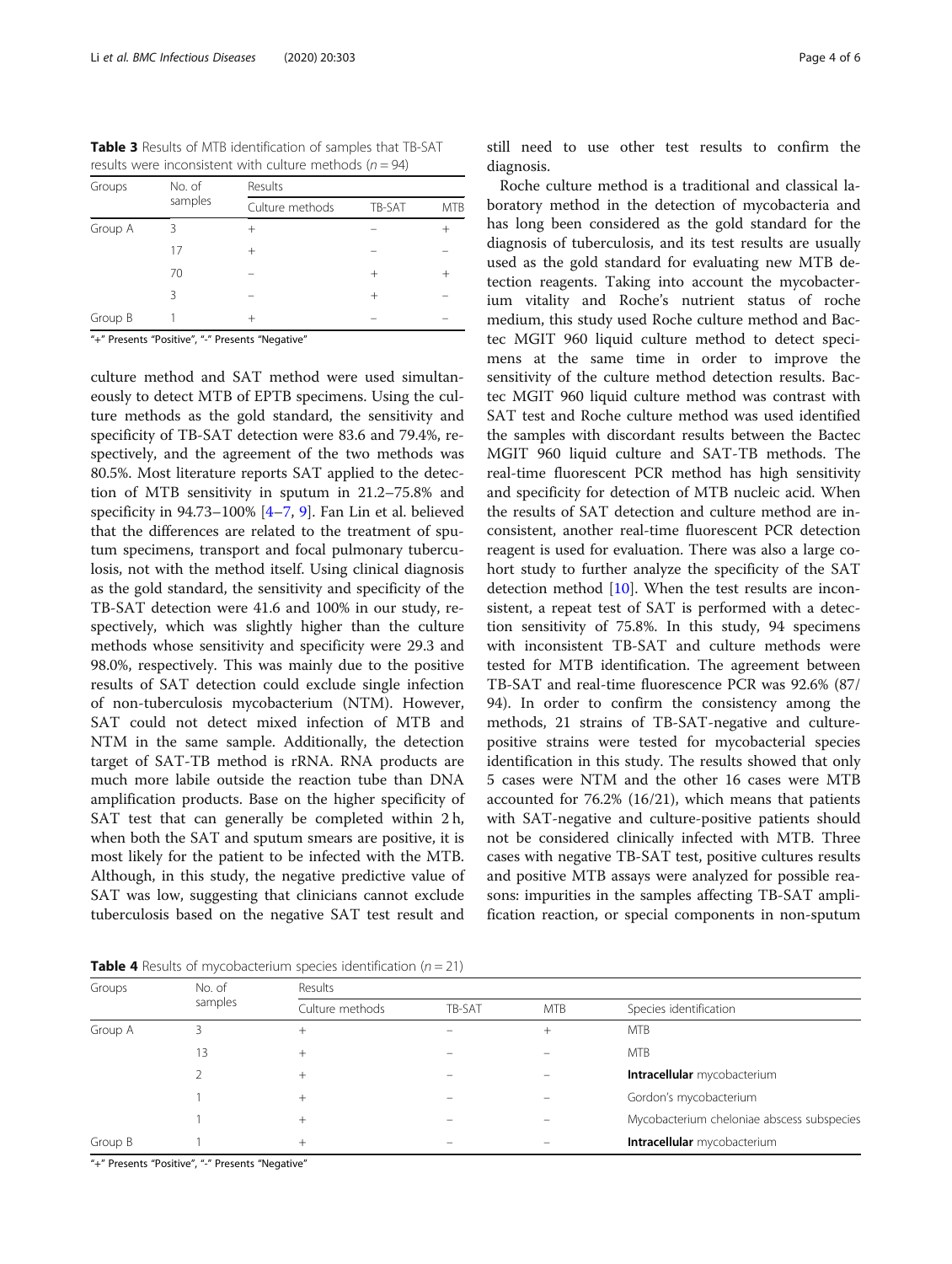<span id="page-4-0"></span>samples (such as pus, tissue, etc.) leads to uneven distribution of target in the sample, or less bacteria in the sample and uneven distribution of template in the lysate, etc. 73 cases with negative culture method and TB-SAT positive samples were identified by PCR. The results showed that 70 cases of TB-SAT and PCR were positive, accounting for 95.9% (70/73). The other 3 cases were culture negative and TB-SAT positive. Samples that were negative by PCR were not confirmed by further tests. This was a deficiency of this study. In addition SAT detection was also an asset in early detection and management of PTB suspects, especially in those patients who are smear negative or sputum scarce and low cost and rapidity [\[9](#page-5-0), [10](#page-5-0)].

As same as all detection methods, there are some limitations of SAT for detection of EPTB. The first is the pretreatment of EPTB sample that is different from PTB. Some EPTB samples need more time to be processed such as bone, lymph node and so on. The second is RNA degradation. The principle of SAT is that MTB 16S rRNA was reverse transcribed using Moloney murine leukemia virus (M-MLV) reverse transcriptase in order to generate a 170-bp DNA fragment using a pair of specific primers incorporating the T7 promoter sequence in the sense primer. The DNA was transcribed to RNA by using T7 RNA polymerase to undergo successive cycles of amplification. If large RNA degraded quickly, the result may not be right. The Third is the number of live MTB in the EPTB sample. Enough live MTB can produce a large of RNA for detection. The lack of live MTB may affect detection results. In view of the above three limitations EPTB sample should be processed quickly and correctly in order to improve the results of SAT detection.

In summary, SAT has the advantages of stable reaction, high sensitivity and specificity, simple reaction conditions, simple operation, no temperature cycling, high amplification efficiency, and short reaction time; RNA amplification products and templates are both RNA and RNA are easily degraded and laboratory contamination can be greatly reduced. SAT-TB detection is a simple, rapid, sensitive and specific tuberculosis detection method. It can be used clinically to assist in the diagnosis of EPTB and at the same time to some extent increase the positive rate of EPTB patients. SAT-TB is a higher clinical diagnosis value for EPTB in clinical microbiology laboratories.

## Conclusion

SAT test is a simple and rapid test with high specificity for the detection of EPTB. SAT-TB is a higher clinical diagnosis value for EPTB in clinical microbiology laboratories.

#### Abbreviations

DNA: Deoxyribonucleic acid; EPTB: Extra-pulmonary tuberculosis; MGIT: Mycobacterium Growth Indicator Tube; M-MLV: Moloney murine leukemia virus; MTB: Mycobacterium tuberculosis; NMTB: Non Mycobacterium tuberculosis; NTM: Non-tuberculosis mycobacterium; PCR: Polymerase chain reaction; RNA: Ribonucleic acid; rRNA: ribosomal ribonucleic acid; SAT: Simultaneous amplification and testing; SAT-TB: Simultaneous amplification and testing tuberculosis; TB: Tuberculosis; TB-SAT: Tuberculosis simultaneous amplification and testing; WHO: World Health Organization

#### Acknowledgements

We thank the patients' agreement to participate in this research.

#### Authors' contributions

Conceived and designed the study: TXL and TS. Collected the data: YS, KZ, ZGH, PSW, ML, XPN, GQY, YC. Analyzed the data: TXL and TS. Wrote the paper: TS. Interpreted the results: TXL, TS, ZQ and YKC. TXL. All authors have read and approved the final manuscript.

#### Funding

Not applicable.

#### Availability of data and materials

The data set generated and/or analyzed during the current study are not publicly available due to non-disclosure agreements with data providers, but are available from the corresponding author on reasonable request.

#### Ethics approval and consent to participate

Informed consent was obtained and had been written from all patients and the parents/legally authorized representatives of participants. The study protocol was approved by the Ethics Committee of Chongqing Public Health Medical Center of China. All methods were performed in accordance with the relevant guidelines and regulations.

#### Consent for publication

Not applicable.

#### Competing interests

The authors declare that they have no competing interests.

#### Author details

<sup>1</sup>Central Laboratory, Chongqing Public Health Medical Center, No. 109, Baoyu Road, Shapingba District, Chongqing 400036, China. <sup>2</sup>Department of Orthopedics, Tianjin First Center Hospital, No.24, Fukang Road, Nankai District, Tianjin 300192, China. <sup>3</sup>Department of Respiratory, Tianjin Hexi Hospital, No. 40, Qiongzhou Road, Hexi District, Tianjin 300202, China. 4 Department of Clinical Laboratory, Chongqing Public Health Medical Center, No. 109, Baoyu Road, Shapingba District, Chongqing 400036, China. 5 Department of Orthopedics, Chongqing Public Health Medical Center, No. 109, Baoyu Road, Shapingba District, Chongqing 400036, China. <sup>6</sup>Medical Records Room, Chongqing Public Health Medical Center, No. 109, Baoyu Road, Shapingba District, Chongqing 400036, China.

## Received: 30 January 2020 Accepted: 15 April 2020 Published online: 22 April 2020

#### References

- 1. World Health Organization (WHO). Global tuberculosis report 2012. Geneva: World Health Organization; 2012.
- 2. World Health Organization (WHO). Global tuberculosis report 2015. Geneva: World Health. Organization; 2015.
- 3. World Health Organization (WHO). Global tuberculosis report 2019. Geneva: World Health Organization; 2019.
- 4. Cui Z, Wang Y, Fang L, Zheng R, Huang X, Liu X, et al. Novel real-time simultaneous amplification and testing method to accurately and rapidly detect Mycobacterium tuberculosis complex. J Clin Microbiol. 2012;50(3):646– 50.
- 5. Chen Y, Zhang L, Hong L, Luo X, Chen J, Tang L, et al. Rapid diagnosis of pulmonary tuberculosis and detection of drug resistance by combined simultaneous amplification testing and reverse dot blot. J Clin Pathol. 2018; 71(6):498–503.